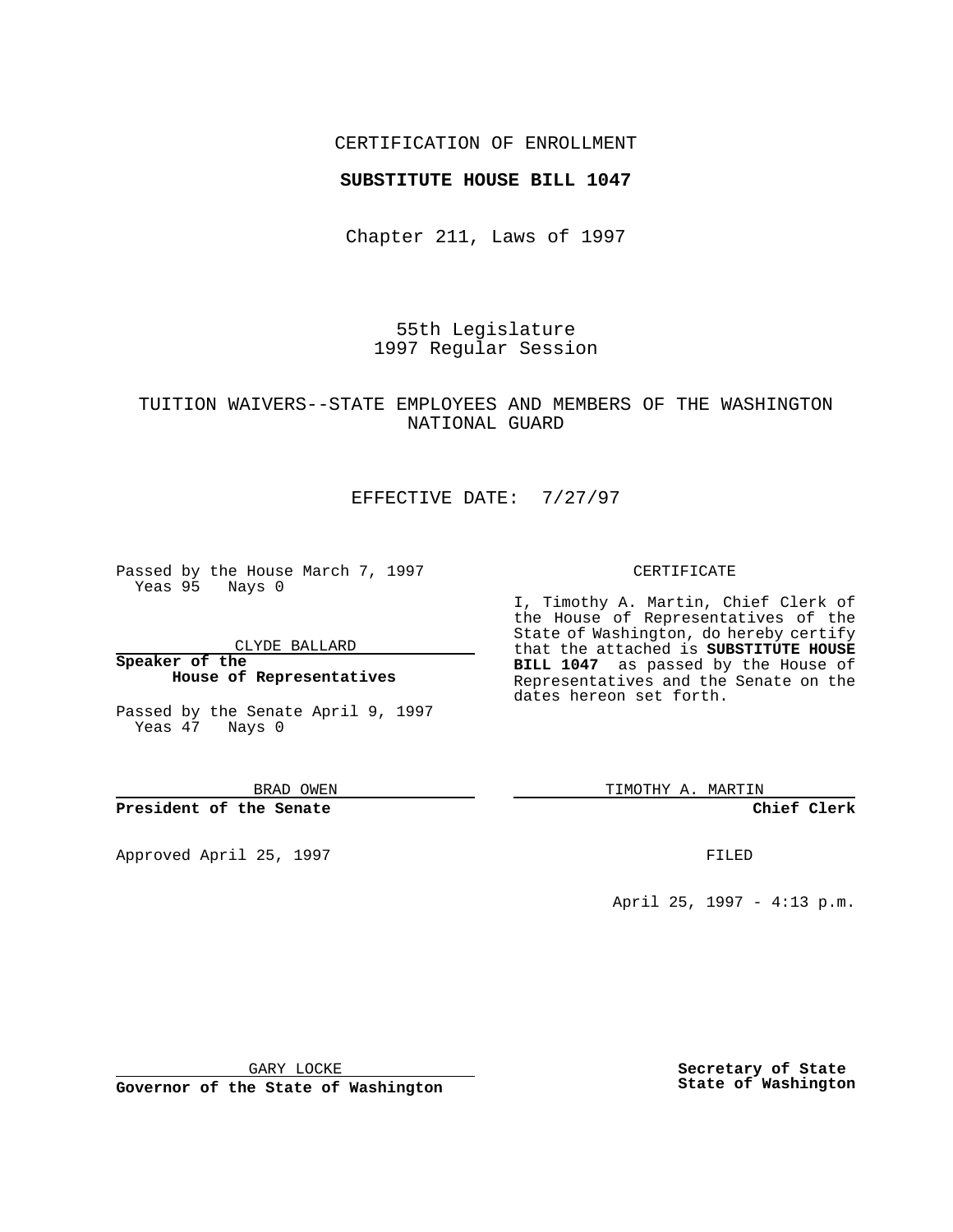# **SUBSTITUTE HOUSE BILL 1047** \_\_\_\_\_\_\_\_\_\_\_\_\_\_\_\_\_\_\_\_\_\_\_\_\_\_\_\_\_\_\_\_\_\_\_\_\_\_\_\_\_\_\_\_\_\_\_

\_\_\_\_\_\_\_\_\_\_\_\_\_\_\_\_\_\_\_\_\_\_\_\_\_\_\_\_\_\_\_\_\_\_\_\_\_\_\_\_\_\_\_\_\_\_\_

Passed Legislature - 1997 Regular Session

#### **State of Washington 55th Legislature 1997 Regular Session**

**By** House Committee on Higher Education (originally sponsored by Representatives Carlson, Radcliff, Dunn and O'Brien)

Read first time 02/10/97.

1 AN ACT Relating to tuition waivers; amending RCW 28B.15.558; and 2 repealing RCW 28B.15.535.

3 BE IT ENACTED BY THE LEGISLATURE OF THE STATE OF WASHINGTON:

4 **Sec. 1.** RCW 28B.15.558 and 1996 c 305 s 3 are each amended to read 5 as follows:

 (1) The governing boards of the state universities, the regional universities, The Evergreen State College, and the community colleges may waive all or a portion of the tuition and services and activities fees for state employees as defined under subsection (2) of this 10 section and members of the Washington national quard. The enrollment of these persons is pursuant to the following conditions:

12 (a) Such ((state employees)) persons shall register for and be 13 enrolled in courses on a space available basis and no new course 14 sections shall be created as a result of the registration;

15 (b) Enrollment information on ((state employees)) persons 16 registered pursuant to this section shall be maintained separately from 17 other enrollment information and shall not be included in official 18 enrollment reports, nor shall such ((state employees)) persons be